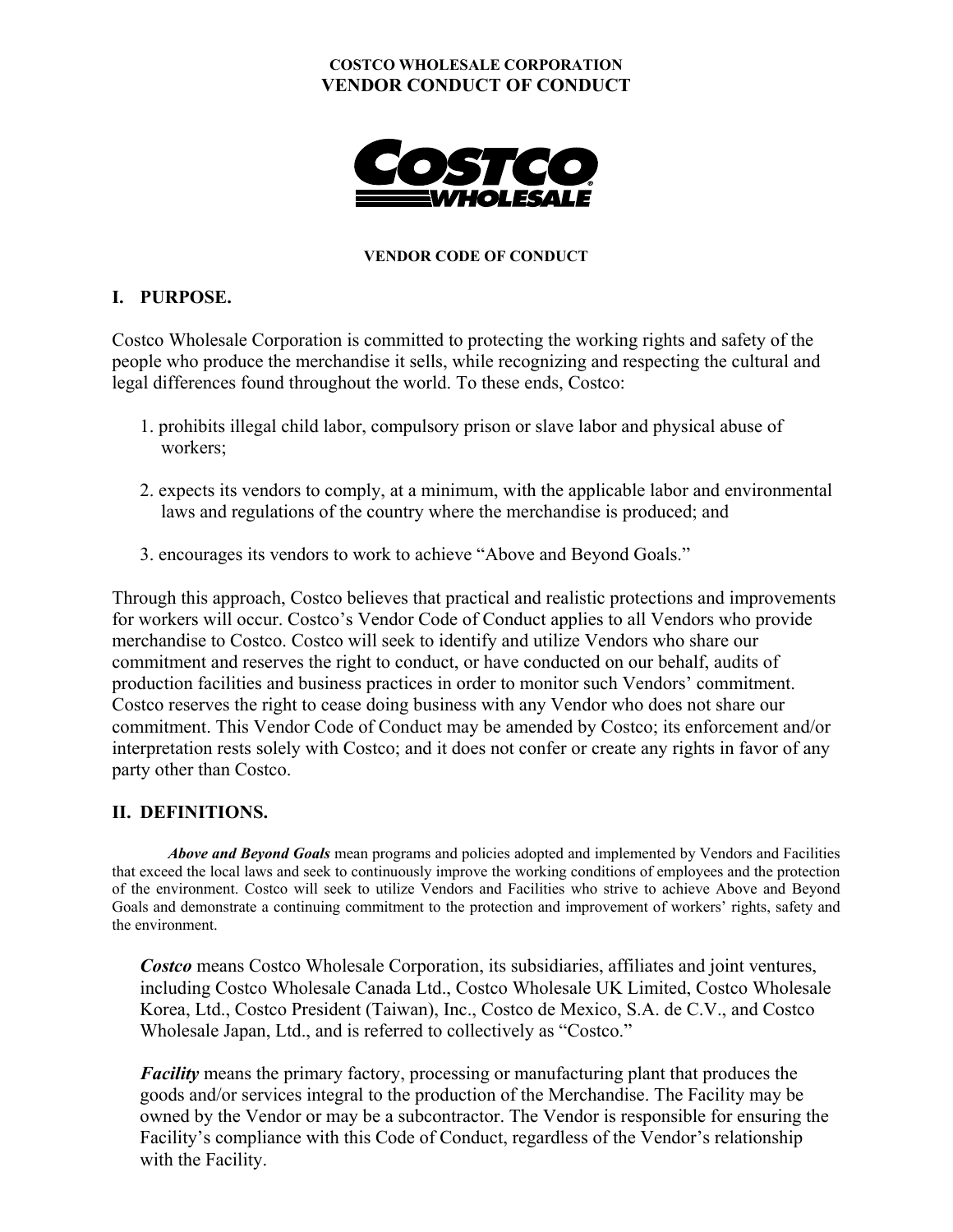*Merchandise* means all goods described in any Costco purchase order and all packaging, including pallets, instructions, warranties and other materials and services normally included with such Merchandise.

*Vendor(s)* means the entity which provides the Merchandise to Costco and includes the entity's parent, affiliates, subsidiaries, agents, representatives, principals and family members, and other businesses, names or tradenames used by such entity in relation to the sale of merchandise to Costco.

# **III. FACILITY SUPPLIERS AND SUBCONTRACTORS.**

Vendor is responsible for ensuring compliance with Costco's Code of Conduct by all Facilities and their suppliers or subcontractors that produce or provide materials or services that are used in the manufacture, processing or production of Merchandise sold to Costco.

## **IV. DOCUMENTATION.**

All documentation that may be needed to verify compliance with Costco's Code of Conduct and with all the applicable laws and regulations of the country where the merchandise is produced must be maintained on-site at the Facility. All such documentation is to be made available upon the request of Costco or its third-party auditor.

# **V. CHILD LABOR.**

All workers shall be at least fourteen (14) years old unless the applicable local law allows otherwise. Vendor

and Facilities must maintain official and verifiable documentation of each worker's date of birth, or lacking this documentation, have some legitimate means of confirming each worker's age.

# **VI. COMPULSORY PRISON OR SLAVE LABOR & PHYSICAL ABUSE.**

Vendors and Facilities shall not use any compulsory prison or slave labor, or inflict any physical abuse or corporal punishment.

# **VII. LABOR AND EMPLOYMENT STANDARDS.**

Vendor and Facilities shall comply with all national and local, provincial or other applicable labor and employment laws and regulations of the country where the merchandise is produced, including those laws that prohibit forced or bonded labor and indentured servitude, regulate wage and hour rules, allow employees to associate freely, regulate the use of foreign contract or migrant workers and prohibit discrimination in hiring and employment practices based on race, color, religion, sex, age, physical ability, or national origin.

In addition, the following may be mandated by local laws, requiring full compliance by Vendor and Facilities. If not mandated by local laws, Vendors and Facilities are strongly encouraged to adopt the following as "Above and Beyond Goals" and as part of their management practices:

**A. Wages & Benefits:** The wage paid by Vendors and Facilities shall be at least the legal minimum wage. Benefits shall include, at a minimum, those mandated by law. The wage structure, with any employer contributions and legitimate deductions, is to be itemized clearly in writing for the workers and in accordance with the local law.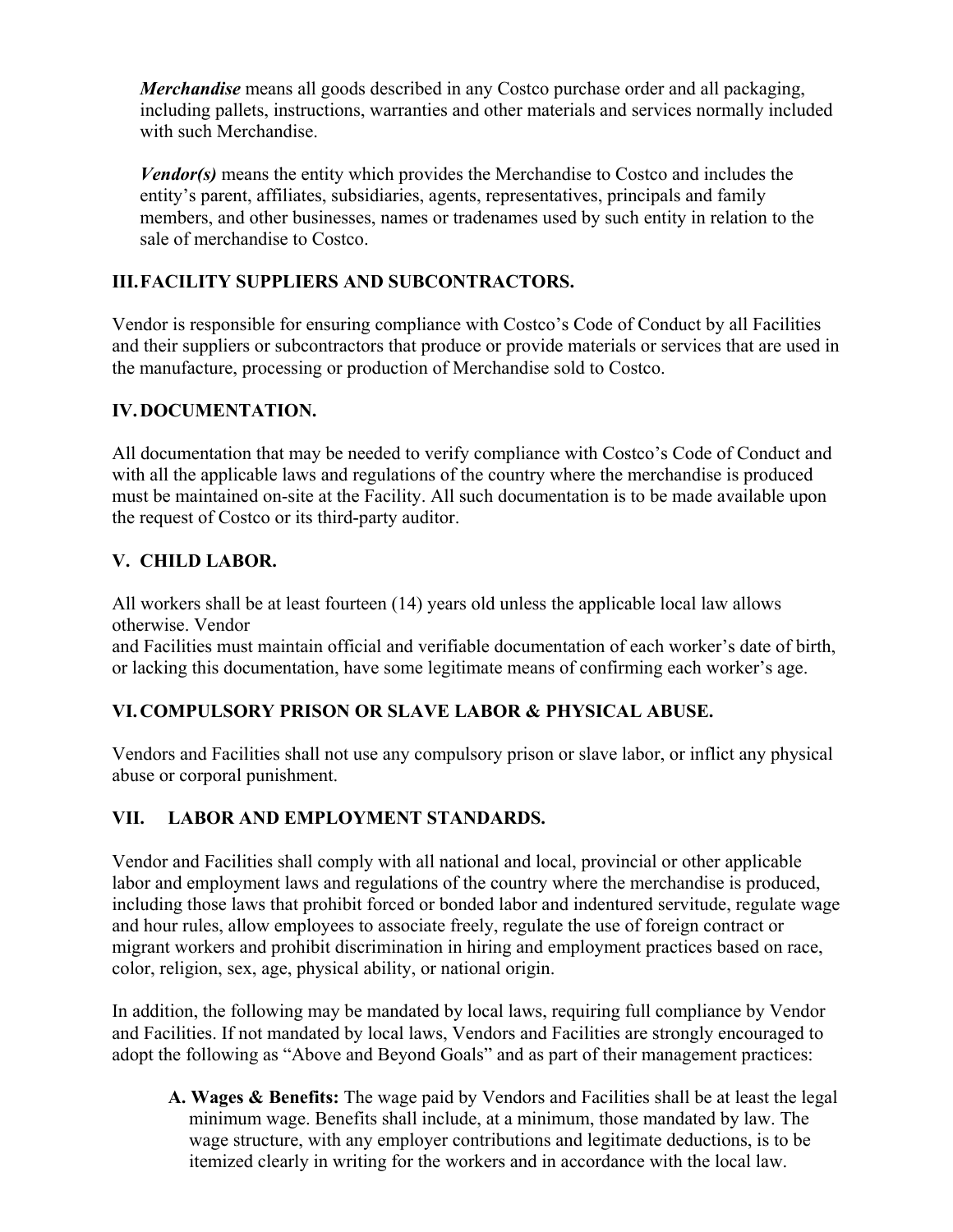Wages are always to be paid at least monthly and in a manner convenient to the workers.

- **B. Regular Working Hours & Overtime Hours:** Vendors and Facilities shall comply with applicable laws on regular working hours and overtime hours. No mandatory excess overtime is allowed unless local law provides otherwise. In such case, legal overtime waivers, if applicable, are to be obtained in accordance with and as required by the local law. Workers are to receive overtime pay, which is higher than the regular wage, and in accordance with the local law. In addition, if legal overtime is necessary, in particular if the industry is seasonal in nature, workers are to be advised prior to the time of hiring.
- **C. Employment Contracts:** At the time of hiring, all workers are to be clearly informed of the terms of employment as mandated by law and the Facility's own policies and regulations. Whenever possible, and if required by the local law, an employeremployee agreement or contract should be written in a language understood by the employee, which states all relevant terms of employment and shall be signed by both parties, along with any required government approval stamp. A copy of this signed agreement or contract is to be provided to the worker. Vendors and Facilities are not permitted to withhold deposits or any fees as a condition of employment, unless allowed by law and if so, all withholding must be in accordance with such laws.
- **D. Foreign Contract or Migrant Workers:** If foreign contract or migrant workers are used, they are to be employed in full compliance with the labor and immigration laws of the host country. The contract terms under which foreign contract or migrant workers are employed are to be in writing, in the language of the workers' home country or in a language the workers understand, and accepted by the workers prior to their departure from their home countries or home provinces. Recruitment fees, if any, are to be paid by the Vendor or Facility. Under no circumstances are these fees to be deducted later or withheld from the workers' wages by the Vendor or Facility, or otherwise passed on to the workers. Passports and other forms of personal identification shall remain in such workers' personal possession at all times and are never to be withheld by the vendors, Facilities or any third party.
- **E. Disciplinary Practices:** Vendors and Facilities shall not engage in the use of physical, mental, verbal or other abuse. All workers are to be treated with respect and dignity.
- **F. Employment Agencies:** Should Vendors or Facilities use employment agencies in the recruiting and hiring of workers, the Vendors or Facilities are to pay these fees. Under no circumstances are these fees to be deducted later or withheld from the workers' wages by the Vendor or Facility or otherwise passed on to the workers.

#### **VIII. HEALTH, SAFETY AND HOUSING STANDARDS.**

Vendors and Facilities shall comply with all national and local, provincial or applicable laws and regulations of the country where the merchandise is produced that are related to the health and safety of workers.

In addition, the following may be mandated by local laws, requiring full compliance by Vendor and Facilities. If not mandated by local laws, Vendor and Facilities are strongly encouraged to adopt the following as "Above and Beyond Goals" and as part of their management practices:

**A. Health and Safety Management Practices:** Vendors and Facilities shall appoint a manager responsible for the health and safety of the workers. This health and safety manager shall hold periodic reviews with the Vendor and Facility owner(s) to ensure full compliance with the applicable health and safety laws and the Facility's policies.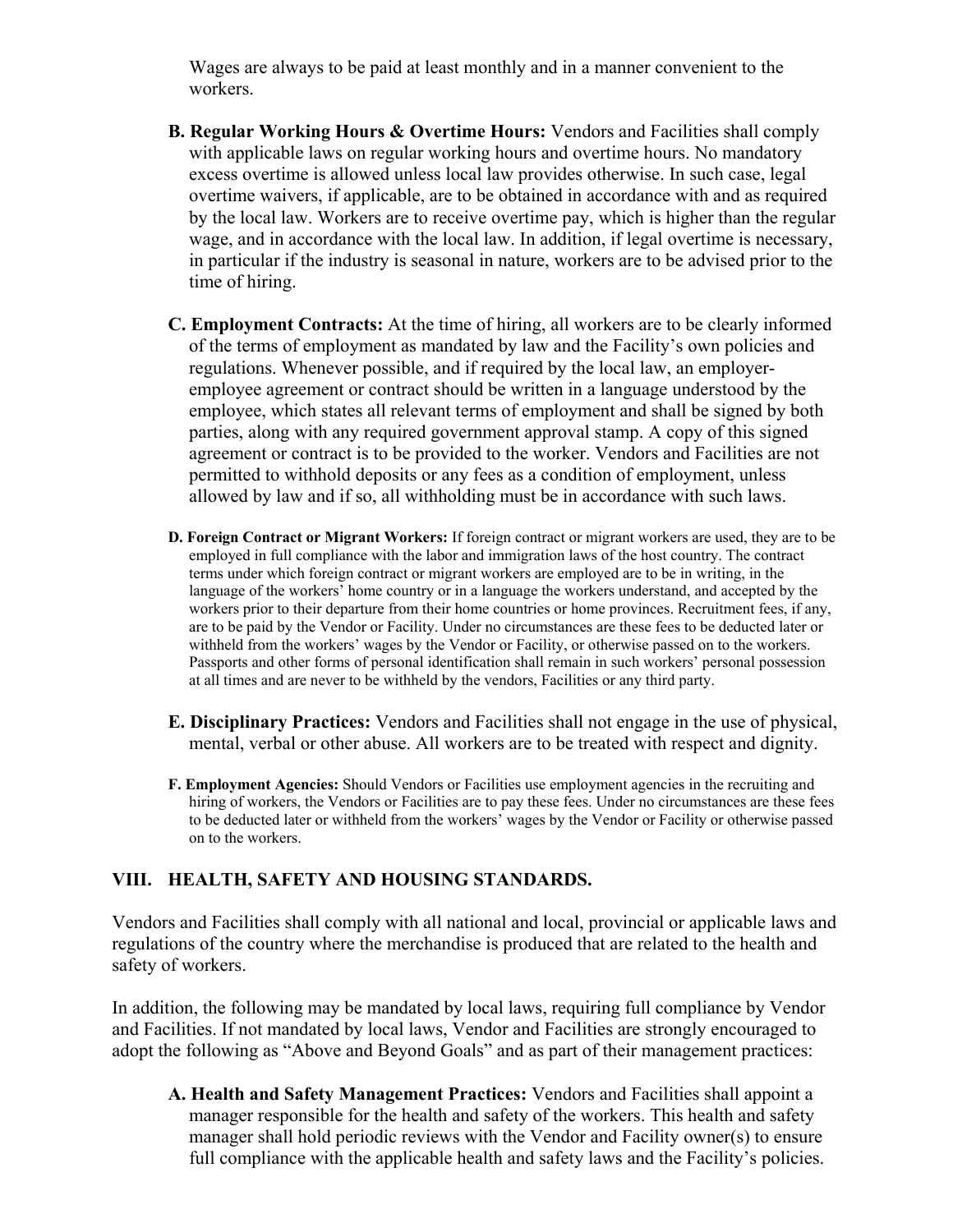- **B. Health and Safety Education:** Workers are to be educated routinely on the importance of health and safety, and good sanitation. Vendors and Facilities are to take steps and adopt procedures to prevent accidents, injury and the spread of communicable diseases. Readily understandable instructions and signs are to be posted, and/or manuals are to be made accessible for the safe operation and handling of dangerous equipment and hazardous materials. Workers who use hazardous or flammable materials or operate dangerous equipment must be properly trained.
- **C. First Aid and Emergency Care:** On-site trained first-aid personnel are to be available at all times. Well-stocked general first-aid medical supplies are to be located throughout the Facility. In the event of any serious injuries, workers are to be provided with medical treatment at the closest outside medical facility. These services are to be provided at no cost to the workers, unless such workers' health insurance coverage, if any, provides otherwise.
- **D. Emergency Exits:** Easily accessible exit doors and stairways are required. These exit doors and stairways are to be clearly marked and free of any obstructions. They are not to be locked and are to be available for fire and other emergency escapes during all working hours.
- **E. Fire Safety and Emergency Evacuation:** Fire and other emergency evacuation drills are to be conducted. Sufficient and accessible fire extinguishers and/or fire hoses in good working condition are to be located throughout the Facility and inspected on a regular basis. Trained supervisors located throughout the Facility are to be designated to monitor the safe and orderly evacuation of all workers.
- **F. Ventilation and Lighting:** Work areas are to be properly ventilated. During periods of hot temperatures, sufficient fans are to be provided for the basic well-being of workers. During periods of cold temperatures, sufficient heating without any risk to safety is to be provided. Adequate lighting and workspace are to be provided for the safety and well-being of the workers. In all work areas where painting, lacquering, spraying, or sanding is done or where chemicals or solvents are used, adequate and proper ventilation and air circulation are to be provided.
- **G. Uniform and Safety Protection Gear:** Uniforms, if required, are to be provided at no cost to the workers. Workers performing tasks involving painting, lacquering, spraying, sanding or application of chemicals or solvents, must be required to wear face masks and other types of protective clothing, all provided at no cost to the workers. All such chemicals used must be safe and must not pose any short or longterm safety risk to the workers. In areas where the work may pose physical dangers, workers are required to wear eye protection, hard hats, appropriate shoes, and other types of protective gear and clothing, all provided at no cost to the workers.
- **H. Sanitation:** Adequate and clean toilet and hand-washing facilities with basic hygiene amenities are to be provided.
- **I. Drinking Water:** Safe drinking water is to be provided at all times. There are to be no restrictions on the normal consumption of drinking water.
- **J. Freedom of Movement and Association:** While reasonable rules, regulations and curfews may be imposed as necessary for the safety and comfort of dormitory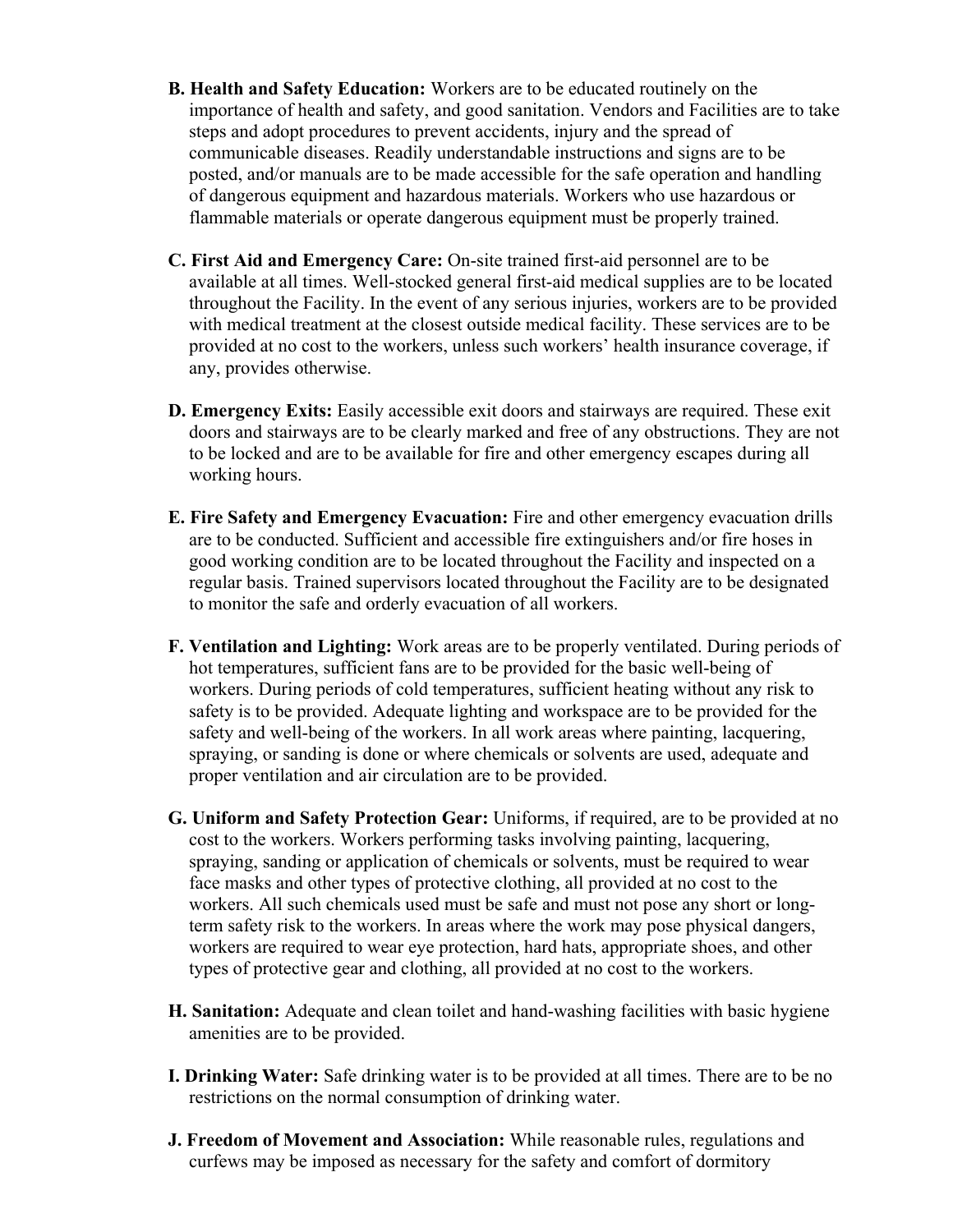residents, during non-working hours, workers must be free to go outside the Facility grounds. They are, however, to be instructed on the importance of safety and, if they live in Facility dormitories where local law allows curfew hours, they are to be notified of the curfew. Foreign contract workers are not subject to lock-in/lock-out policies.

- **K. Housing:** In the event that dormitory housing and meals are provided as a part of the employment agreement, all housing and sanitation conditions must comply with the applicable laws and regulations. Each worker is to be provided with his or her own bed and clean bedding at no cost. Dormitory quarters are to be segregated by gender. Sufficient toilet and washing facilities segregated by gender are to be provided.
- **L. Meals:** In the event meals are provided as a part of the employment agreement, a minimum of three meals that meet or exceed the basic nutritional standards per day are to be provided without cost or at a minimum subsidized cost to all workers.
- **M. Services:** In the event certain services are provided for the workers, such as a commissary for basic hygiene supplies, postage, stationery, etc., these are to be provided at no more than the local market prices for the same or similar products.

## **IX. ENVIRONMENTAL STANDARDS.**

Vendors and Facilities shall comply with all national and local, provincial or other applicable environmental laws and regulations of the country where the merchandise is produced that are applicable to their business practices.

In addition, the following may be mandated by local laws, requiring full compliance by Vendor and Facilities. If not mandated by local laws, Vendor and Facilities are strongly encouraged to adopt the following as "Above and Beyond Goals" and as part of their management practices:

- **A. Hazardous Materials and Manufacturing Processes:** All hazardous materials and chemicals must be disposed of in accordance with the applicable local laws and must meet or exceed all wastewater treatment and recycling requirements. In the event hazardous or polluting materials are discharged improperly, Vendors and Facilities must notify the appropriate authorities and take immediate remedial actions.
- **B. Air Quality:** To improve the air quality in any work using chemicals and solvents, Vendors and Facilities will not use any ozone-depleting chemicals (ODCs).

# **X. FACILITY AUDITS.**

At any time, with or without advance notice and at Vendor's expense, Costco reserves the right to audit and/or authorize a third party to audit, without any restrictions, any or all Facilities (including any of its suppliers or subcontractors). Vendor shall require that the Facility's management provide unfettered access to the Facility and all of its books and records to allow for a comprehensive audit to be conducted, including an opportunity for confidential and private interviews with Facility workers selected by the auditor. No retaliation of any sort shall be taken against any workers or auditors.

Upon review of any unsatisfactory audit results, Costco, in its sole discretion, reserves the right to terminate its relationship with a Vendor or Facility, cancel a purchase order, return or revoke